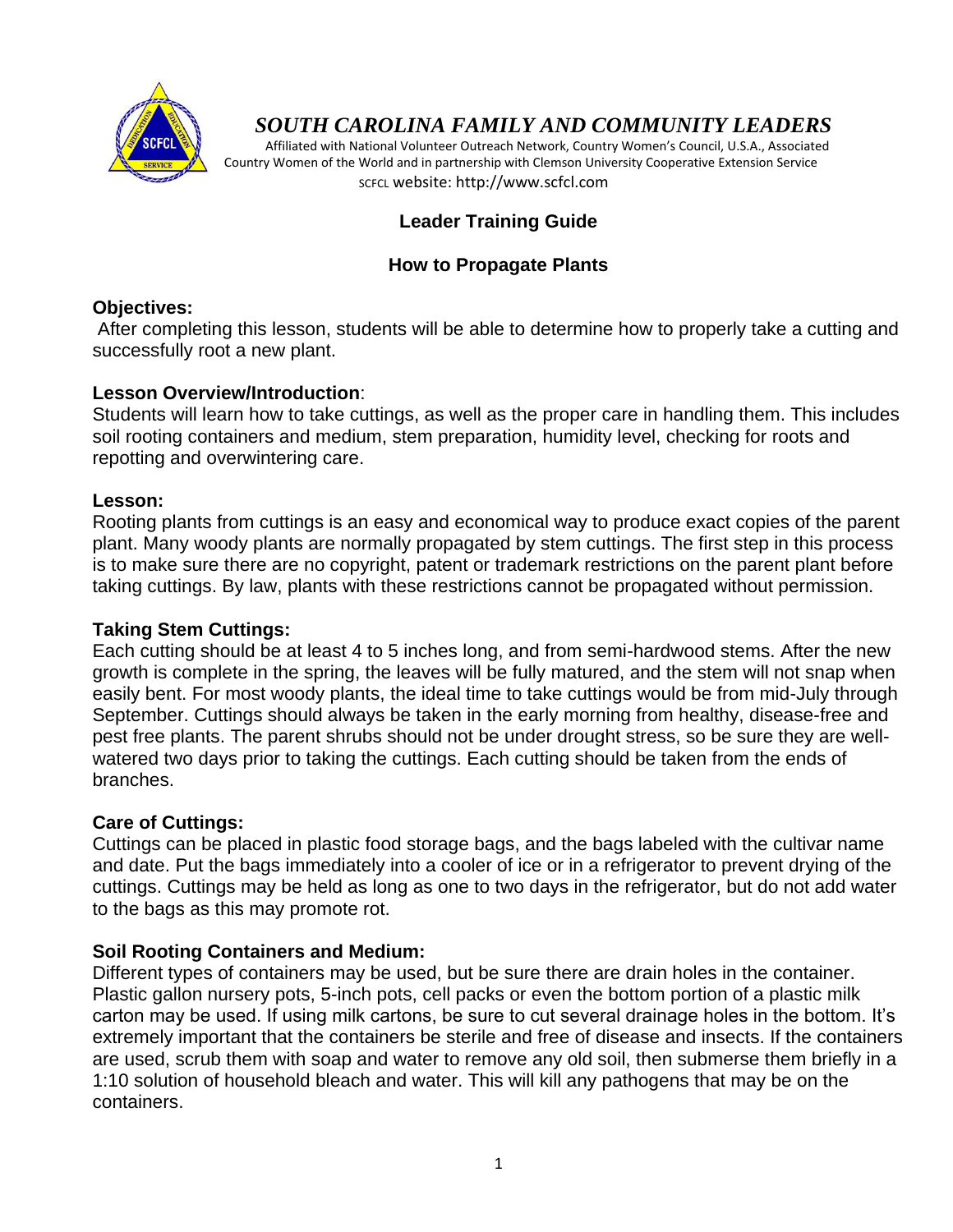The rooting medium must be well drained. An excellent combination is a 1:1 mix of peat moss and perlite. Before filling the containers, wet the soil mix in a clean tub or bucket, letting it absorb water. Fill the containers, allowing the excess moisture to drain out of the holes.

#### **Stem Preparation:**

The cut end of each cutting should be trimmed making a fresh cut just below a node. The nodes are the where the leaves attach to the stem. Carefully remove all leaves from the bottom one third of the cutting. Typically three to five leaves will be left on the cutting. To encourage more branching, the top or terminal bud may also be removed. Remove any flower buds, so the cutting will not expend stored energy in trying to flower.

It may encourage faster rooting if the lower one half to one inch of stem is wounded on one side by scraping the bark off with a sharp knife. Wet the stem end of each cutting. Place a small amount of talc based rooting hormone in a separate small dish, and then roll the bottom one inch of the stem. Do not dip the cutting into the original hormone container, as this might contaminate the hormone powder. Examples of rooting hormones are Green Light Rooting Hormone, Scott/ Miracle-Gro® Fast Root® Rooting Hormone and Gardentech Rootone®. Tap off any excess.

In larger containers the cuttings should be spaced two or three inches apart. Use a dibble (or a thick marker or pen) to make individual holes in the rooting soil mix, and then insert the cuttings to a depth of about one third their lengths. At least one node must be beneath the soil. Firm the soil against each cutting and gently water to settle the soil. Fertilizers should not be added initially, but can be applied after rooting of the cuttings has occurred.

### **Keep the Relative Humidity High:**

Initially the cuttings have no roots. To prevent the cuttings from drying out, the relative humidity must be kept close to 100%. This can be accomplished by placing a wire frame into and above the pot, and then enclosing the pot and frame in a white or transparent plastic bag. The wire frame may be made from straightened coat hangers. The wire frame prevents the plastic bag from touching the foliage of the cuttings.

Another way is to cut the upper portion of a clear and colorless, 2-liter soft drink bottle with the cap on and place it over the cuttings in the pot. If cell-packs are used to hold the rooting medium for smaller cuttings, the cell-packs can be placed into a standard greenhouse flat, and the top of the flat covered with a clear plastic propagation dome.

Place all containers outside in bright indirect light. Do not allow direct sunlight to contact these miniature greenhouses as the cuttings may dry or get too hot. Inspect the medium every week to determine if additional water is necessary. With adequate soil moisture, there will be condensation on the plastic covering. Keep the medium moist, but not wet. Cutting death is most commonly caused by uneven moisture.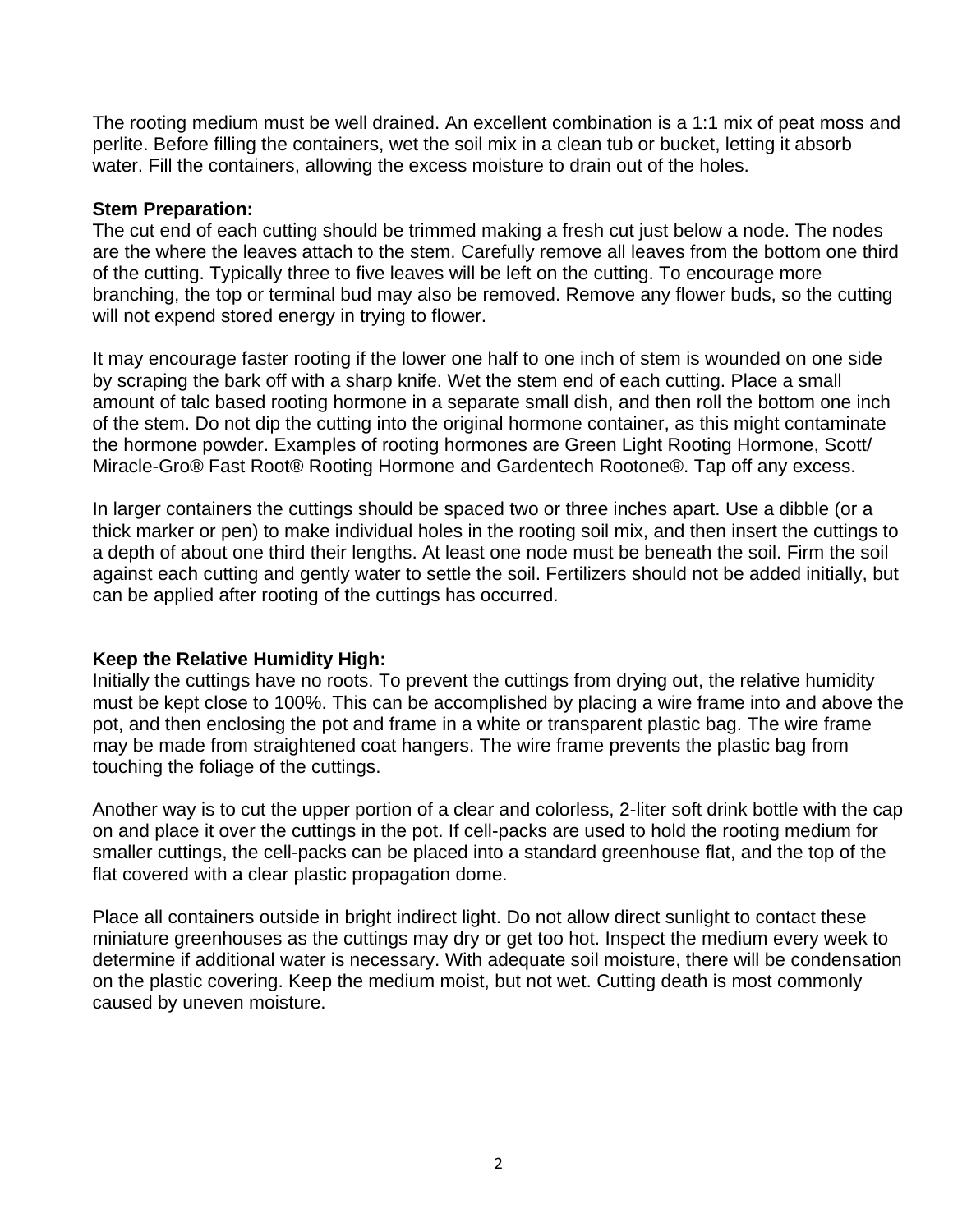### **Checking for Roots:**

Within five to eight weeks the cuttings will begin to form roots. Check for rooting by gently tugging on the cuttings. If resistance is felt, the cuttings are becoming successfully rooted. Now that roots are present, the relative humidity can be lowered. Depending on which method was used, remove the caps from the 2-liter bottles, make slits in the plastic bag covers, or slightly prop up one end of the plastic propagation domes. This will help acclimate the young plants to the surrounding conditions. At this point, also increase the light level slightly by allowing the cuttings to be exposed to a couple of hours of morning sun. The young plants with roots can now be lightly fertilized. Use a dilute, ¼-strength liquid fertilizer on a weekly basis.

After another month, the cuttings can be completely uncovered and exposed to more morning sun. Check the medium often to be sure the young plants do not dry out. Larger containers will need additional water less often than will smaller containers or cell packs.

#### **Up-Potting and Over Wintering:**

After the root systems of cuttings are one to three inches long, the plants can gently be separated and potted up individually. Overwinter the plants outside in a cold frame or protected area. Roots will continue to grow in the fall and the following spring. These plants can replanted into the landscape in the early spring, or held for additional growth in containers.

#### **Lesson Summary:**

Propagating plants by semi-hardwood cuttings is an easy and inexpensive way to produce exact copies of the parent plants. The student must make sure there are no registered, trade-marked or patented restrictions on the desired plant variety. By following the criteria discussed, the student should have success in propagating a new plant from a cutting.

### **Suggested Activities**:

-Determine what plants could be successfully propagated.

-Do research to make sure the parent plants do not have registered, trade-marked or patented restrictions.

-Choose the desired containers and the method used to control the humidity level.

-Choose the desired rooting hormone.

-Have a plant sale with the finished product that would benefit student horticulture programs.